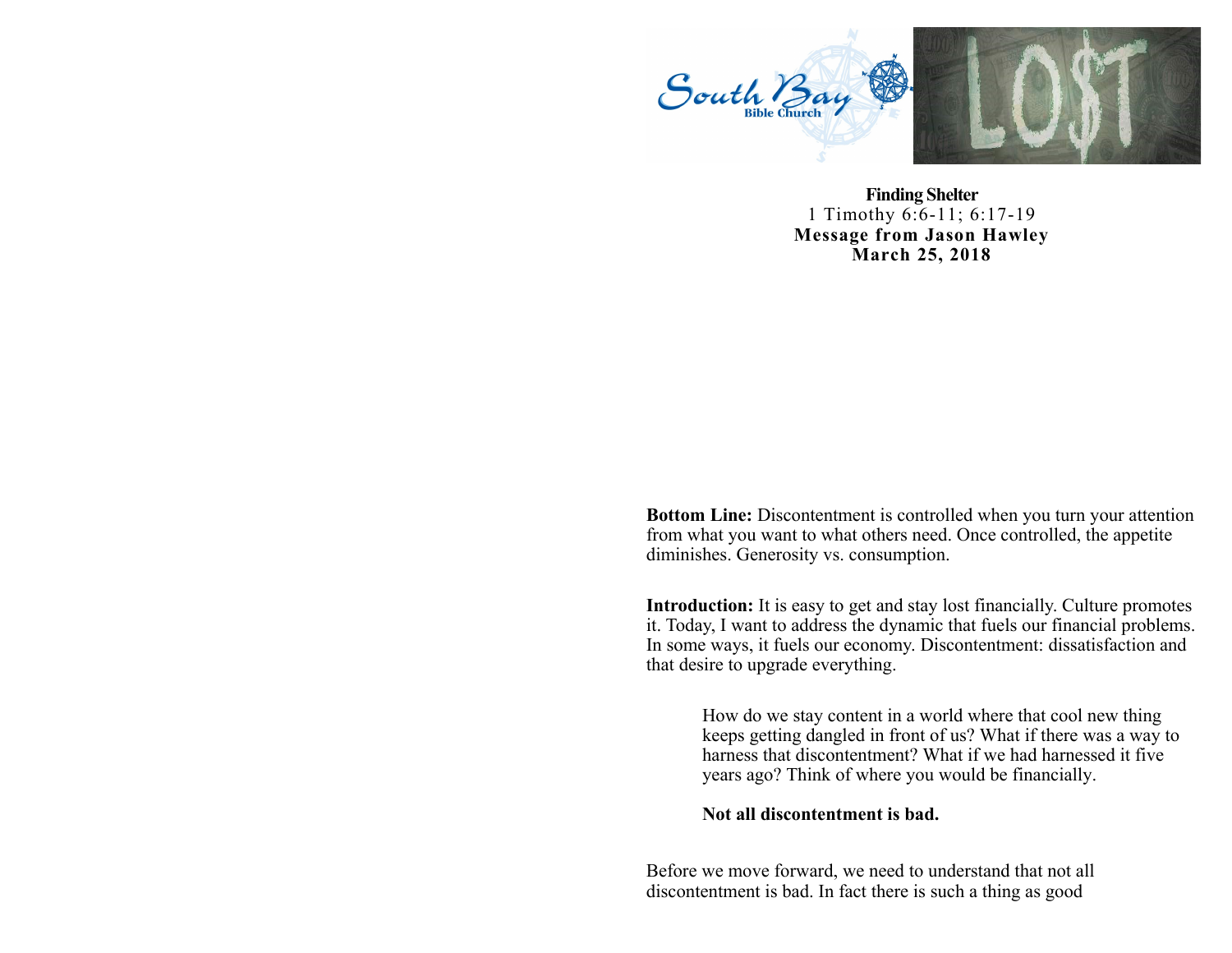discontentment: bad habits, unhealthy relationships, lack of progress, etc.

Dissatisfaction has led to some great things in the world. It has fed the hungry, helped people with poverty, and given clean water to parts of the world.

## **The downside:**

If "gain" is what you are looking for, here is a winning formula – devotion to God combined with an inner satisfaction with what you have. (Timothy 6:6)

We came into this world with nothing and we will leave with nothing. What does that say about our constant  $-$  at times passionate  $-$  at times future sacrificing – pursuit for more? It says people who target wealth for wealth's sake, will one day find themselves trapped by it.

How do you know if you are one of those people who target wealth just to get rich? First do you love money? That might be a hard question to answer. Here are a few easer ones: What are you willing to do for it? Who are you willing to hurt for it? Who or what gets placed behind it?

## **The solution: FLEE one thing. PURSUE something else.**

The solution to dangerous discontentment does not come by saying I'm not, I'm not, I'm not. The solution to discontentment is to redirect all that energy somewhere else.

Paul tells those who are rich (that is all of us) not to be arrogant. Don't prop up your ego, but instead put your hope in God.

Paul gives us four practical things we can do:

- 1. Do good
- 2. Be rich in good deeds
- 3. Be generous
- 4. Be willing to share

Obsess about this: How can I leverage my wealth to do more good?

# **Application:**

The key to contentment is to decide to replace one pursuit with another.

This is not about feeling guilty. It's about making a decision to